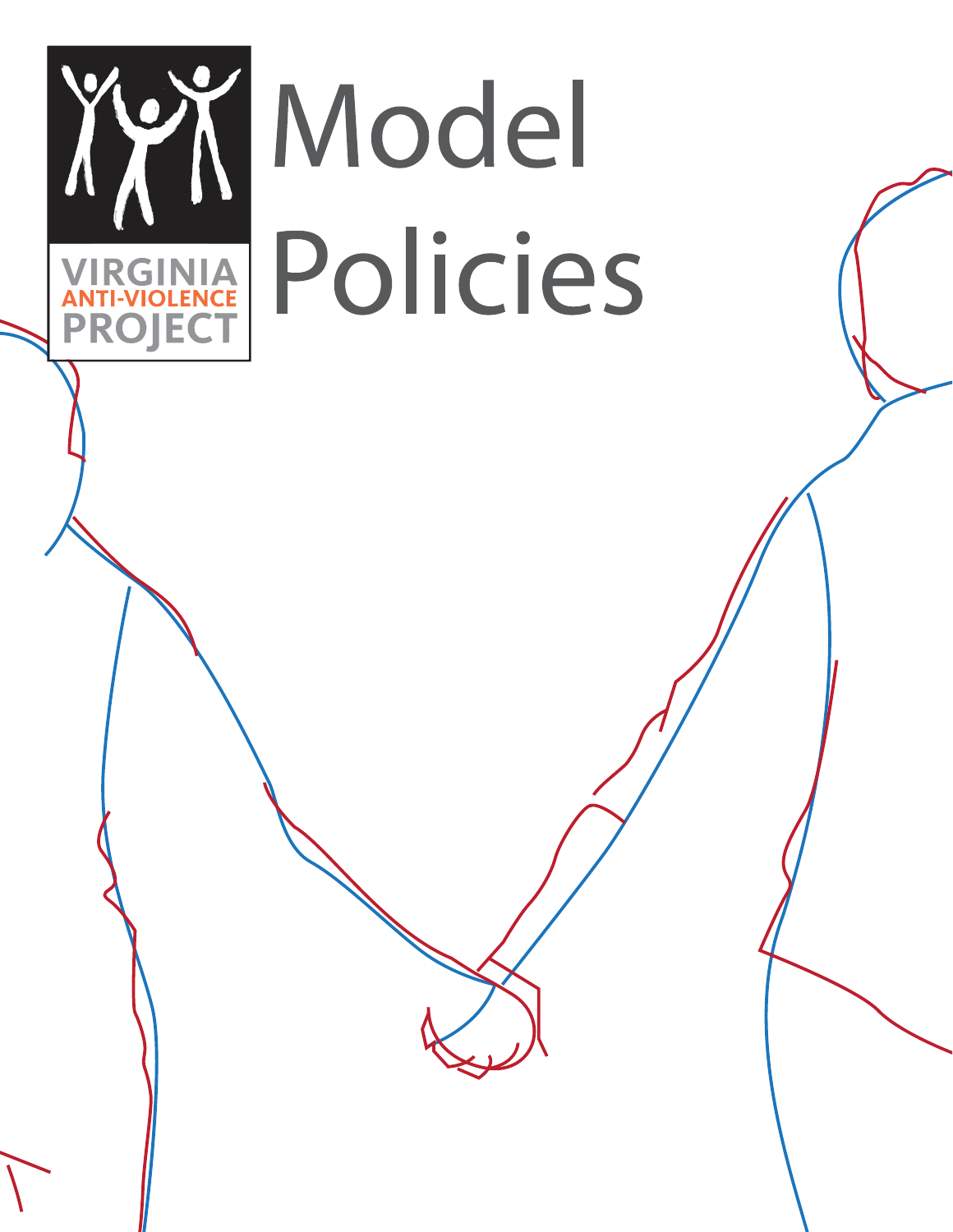# **Introduction**

This guide is intended to assist sexual and domestic violence direct service organizations in Virginia that wish to better serve lesbian, gay, bisexual, transgender, and queer (LGBTQ) victims of violence.

There are two major sections to this guide:

- 1. Model Policies
- 2. Best Practices

Based on a review of available literature and examples from the field, combined with an understanding of issues of particular concern to providers and survivors in Virginia, as well as available resources, the Virginia Anti-Violence Project (VAVP) recommends a process within domestic and sexual violence organizations that follows these steps:

- Agency self-assessment.
- Appropriate and timely collaboration with external resource agencies.
- Implementation of policies and procedures as appropriate, including cultural competency training throughout the agency.
- Continuous learning, evaluation, and improvement.

<span id="page-1-0"></span>*This document was created with funding from the Virginia Department of Criminal Justice Services Grant #10-B5942DV10.*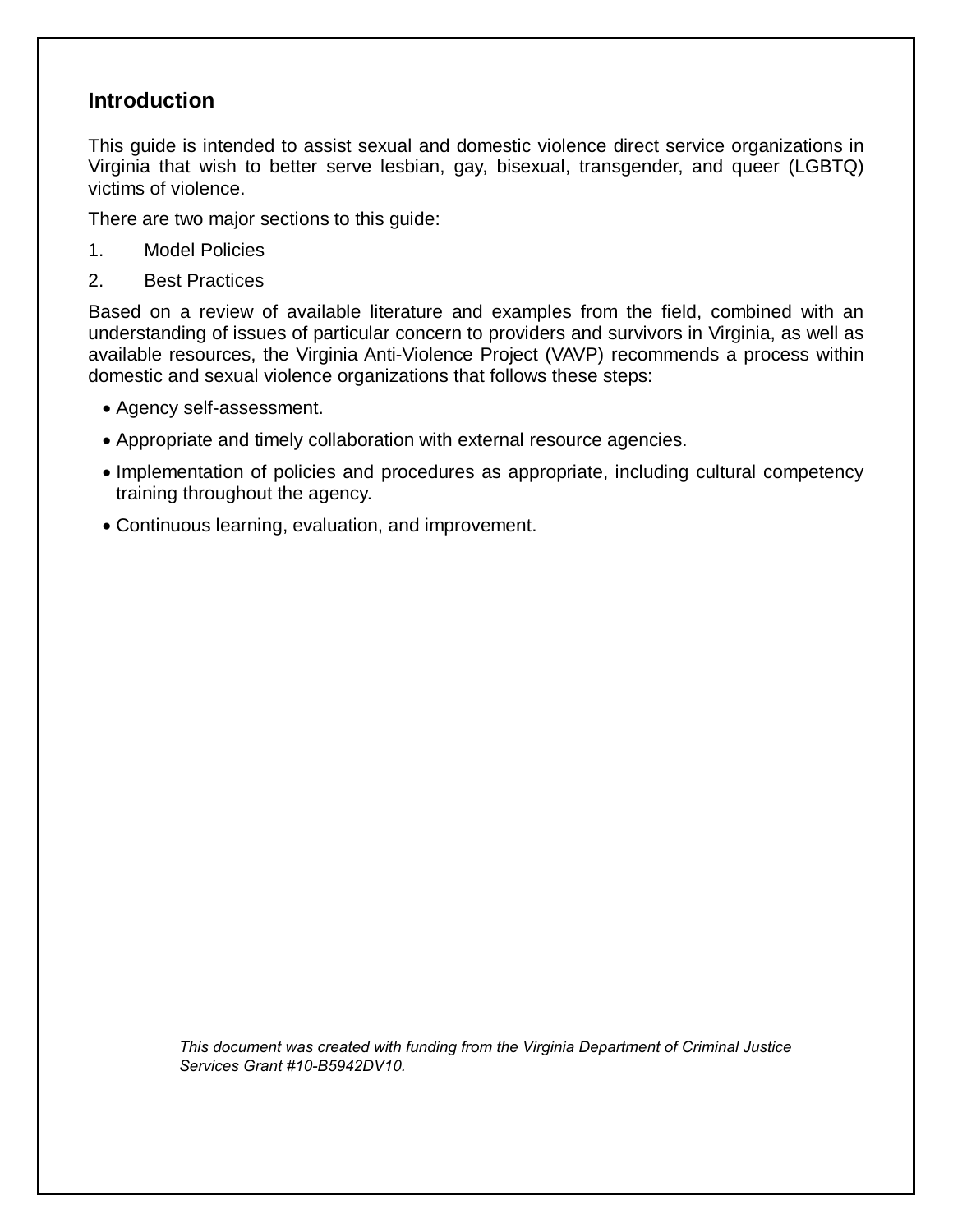# **Model Policies for Service Organizations**

As part of the process of making your organization more inclusive of lesbian, gay, bisexual, transgender and queer<sup>[1](#page-1-0)</sup> (LGBTQ) people, it is essential that non-discrimination and anti-harassment policies include language specifically addressing sexual orientation<sup>[2](#page-2-0)</sup> and gender identity<sup>[3](#page-2-1)</sup> or expression<sup>[4](#page-2-2)</sup>. By promoting an open, accepting environment with both your employment and service practices, you affirm your organization's commitment to serve those in need without prejudice.

## **Non-Discrimination Personnel Policy**

[Organization] is committed to creating an environment that supports equal employment opportunity and nondiscrimination for all persons, regardless of race, color, religion, sex, age, perceived or actual sexual orientation, gender identity or gender expression, marital status, national origin, or disability.

### **Sexual Orientation and Gender Identity Non-Discrimination Policy for Service Users**

Recognizing that prejudice, discrimination and stereotyping are prevalent through society and dedicated to the creation of a safe, secure space for those seeking services with us, it shall be the policy of [Organization] to maintain and promote a facility that provides the highest quality of services to survivors of sexual and domestic violence regardless of their actual or perceived sexual orientation or gender identity. LGBTQ-identified survivors receiving services at [Organization] shall receive fair and equal treatment, without bias, and shall be treated in a professional manner.

Employees, volunteers and other individuals involved in providing services to LGBTQidentified survivors shall not discriminate against or harass any survivor in their care and shall immediately report any evidence of discrimination, physical or sexual harassment, and verbal harassment of any such identified persons to their supervisor.

Individuals who feel they have been subject to discrimination or harassment should report this occurrence to [assigned person].

[Organization] will take all reasonable steps within its control to meet the diverse needs of all survivors seeking services and provide an environment in which all individuals are treated

<sup>1</sup> **Queer:** A political and sometimes controversial term that some LGBT people have reclaimed, while others still consider it derogatory. Used most frequently by younger LGBT people, activists, and academics, the term can refer either to gender identity, sexual orientation, or both and can be used by people of any gender.

<span id="page-2-0"></span><sup>2</sup> **Sexual Orientation:** The culturally-defined set of meanings through which people describe their sexual attractions. Sexual orientation is not static and can shift over time.

<span id="page-2-3"></span><span id="page-2-1"></span><sup>3</sup> **Gender Identity:** An individual's internal view of their gender. Their own innermost sense of themselves as a gendered being and/or as masculine, feminine, androgynous, etc. This will often influence name and pronoun preference.

<span id="page-2-2"></span><sup>4</sup> **Gender Expression:** Aspects of behavior and outward presentation that may (intentionally or unintentionally) communicate gender to others in a given culture or society, including clothing, body language, hairstyles, voice, socialization, relationships, career choices, interests, and presence in gendered spaces (restrooms, places of worship, etc).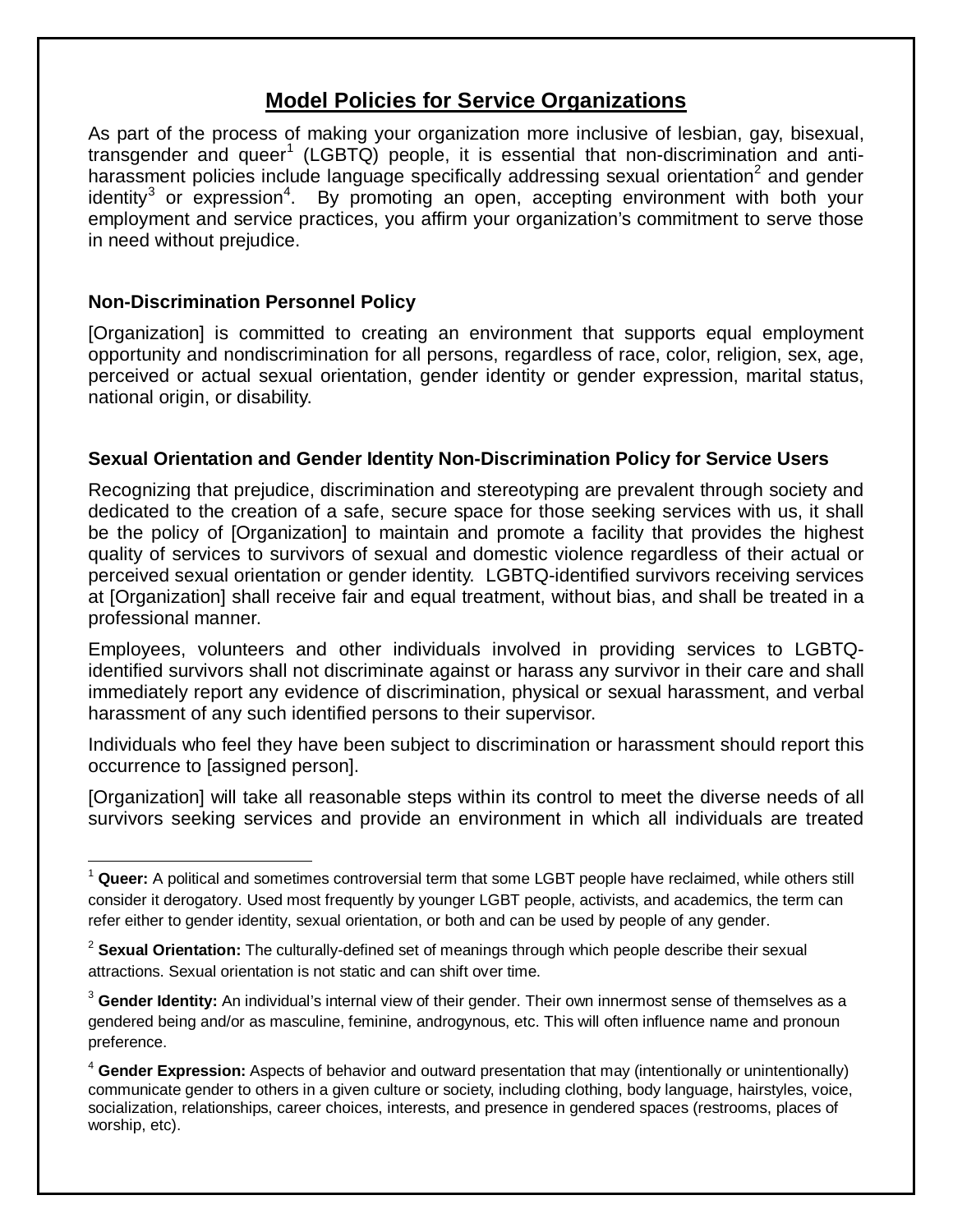with respect and dignity, regardless of sexual orientation, gender identity, or gender expression.

### **Transgender Identification and Support Policy**

### *Employees*

[Organization] recognizes that transgender employees may face additional challenges in the workplace. Affirming our commitment to an inclusive environment, embracive of the diversity of our staff, [Organization] seeks to ensure that employees who are currently transitioning or who have already undergone gender transitions<sup>[5](#page-2-3)</sup> are treated in an equal and respectful manner. Transgender employees are encouraged to dress consistently with their gender identity and should be addressed with the pronouns relevant to the gender with which they identify. Additionally, as [Organization] respects all employees' right to privacy, transgender employees shall not be subject to unwanted questions regarding their status, medical history, or sexual orientation.

#### *Service Users*

As part of its commitment to provide services to those in need without discrimination or harassment, [Organization] promotes an environment that is accepting and encouraging to transgender service users. Service users identifying as transgender shall receive support and accommodation from [Organization] in determining their needs. Pronouns used and clothing provided shall reflect the gender with which the survivor identifies, and confidentiality shall be respected in regards to disclosures concerning transgender status, medical history or sexual orientation.

### **Confidentiality and Non-Disclosure Policy**

[Organization] seeks to provide a supportive environment for LGBTQ employees and service users by treating with respect those persons who are open about their sexual orientation or gender identity. [Organization] also recognizes that some people might not wish to share this information with fellow employees, service users, or others involved in the organization and is equally dedicated to respecting the confidentiality of those persons. Employees, volunteers, and other individuals involved in the operation of [Organization] will never reveal sensitive information about an individual's sexual orientation or gender identity without that person's express written consent. Those in violation of this policy will be subject to disciplinary action.

These model policies include policies adapted from the National Center for Lesbian Rights, [http://www.nclrights.org/.](http://www.nclrights.org/)

<sup>5</sup> **Gender transition:** The process through which a person modifies his or her physical characteristics and/or gender expression to be consistent with his or her gender identity. Gender transition may, *but does not necessarily*, include hormone therapy, sex reassignment surgeries and/or other medical or surgical components. The process may also include telling one's family, friends and/or co-workers, and changing one's name and/or gender on legal documents. As each person's transition is unique to that individual's needs, there is no defined set of steps which add up to a "complete" transition.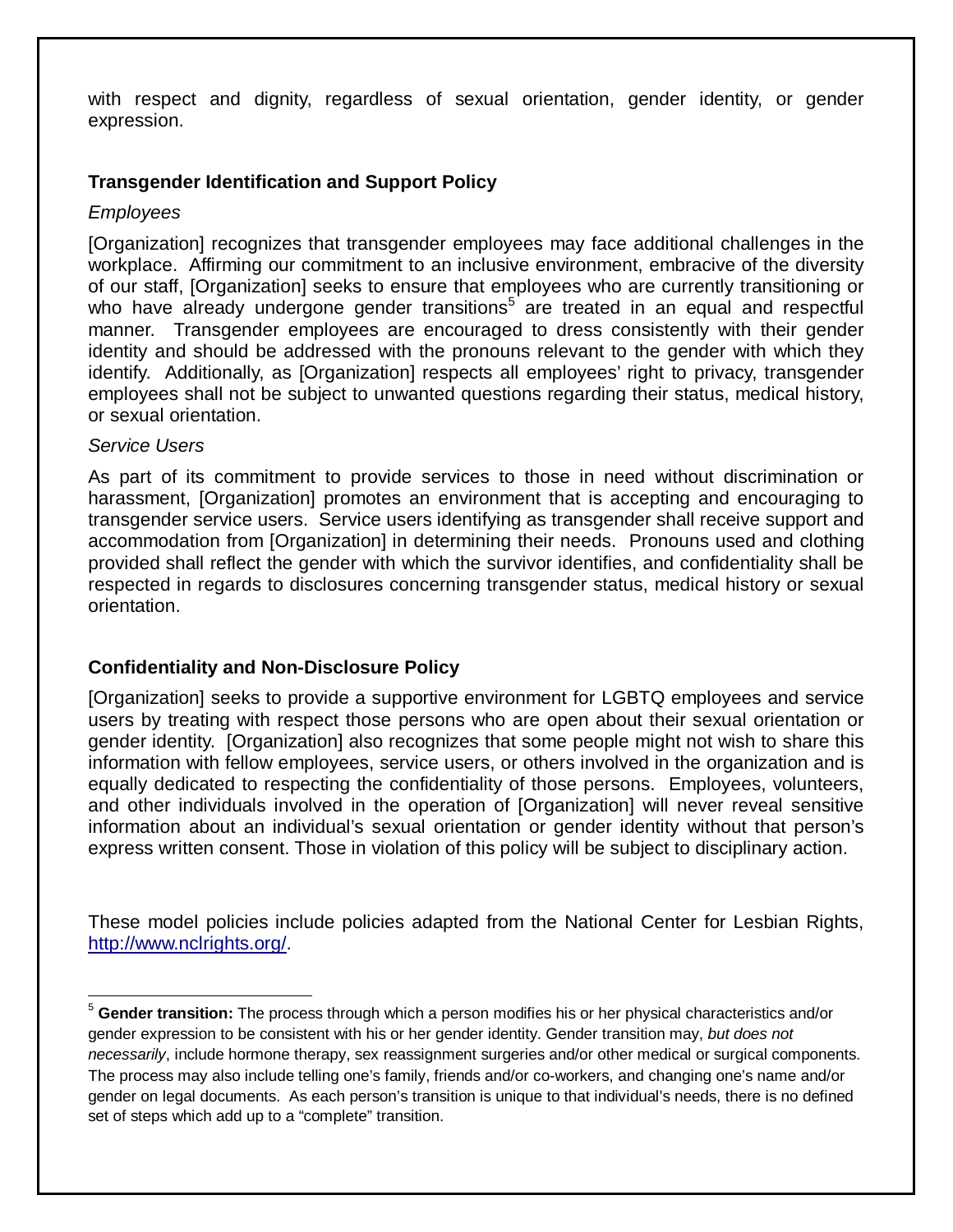# **Best Practices - Recommended Implementation Guidelines for Sexual and Domestic Violence Organizations**

This section includes guides to the following subjects. Note that the order of these sections is *not* intended to dictate an order for how your agency will want to implement better practices for serving LGBTQ survivors.

- (1) Assessing your agency;
- (2) LGBTQ cultural competency training;
- (3) Collaboration with LGBTQ and ally organizations;
- (4) Working with staff, board members, and volunteers;
- (5) Making your organization a welcoming environment;
- (6) Direct services practices, including advocacy, legal, shelter, and group services;
- (7) Outreach and media; and
- (8) Resources.

### **1. Assess Your Agency**

The first step for implementing the model policies described above is figuring out where to start. A thorough organizational assessment should be done so you know what is going well and where the organization can grow to better serve LGBTQ survivors. A good assessment that will serve your agency well will include ascertaining whether the following building blocks are in place for better serving LGBTQ survivors:

- Support is already established for organizational growth toward improving services. This can include people outside of the organization such as key stakeholders, funders, and other allies, and it can include people within the agency, such as coworkers or colleagues. Ideally, both the board and the staff should have a commitment to LGBTQ survivors.
- Involvement of all parties in the process. One way to ensure this is to have an advisory committee formed of staff, board members, volunteers, and survivors.
- Technical assistance and advice from LGBTQ organizations and from other domestic and sexual violence organizations that have gone through a similar process.

In conducting this review, VAVP recommends that organizations use one or more formal assessment tool (see the Resources section of this document for some examples).

## **2. LGBTQ Cultural Competency Training**

The question is not "Do we need more training?" but "How much more training, and in what areas do we need it?" Even the most culturally competent organizations incorporate on-going training around certain topics in order to maintain their competence.

• Trainings should include an introduction to LGBTQ communities (LGBTQ 101). Extra time should be devoted to understanding the needs of transgender communities and individuals, since so many people struggle to understand how they are different from those of LGB persons, and because both national and Virginia data show that transgender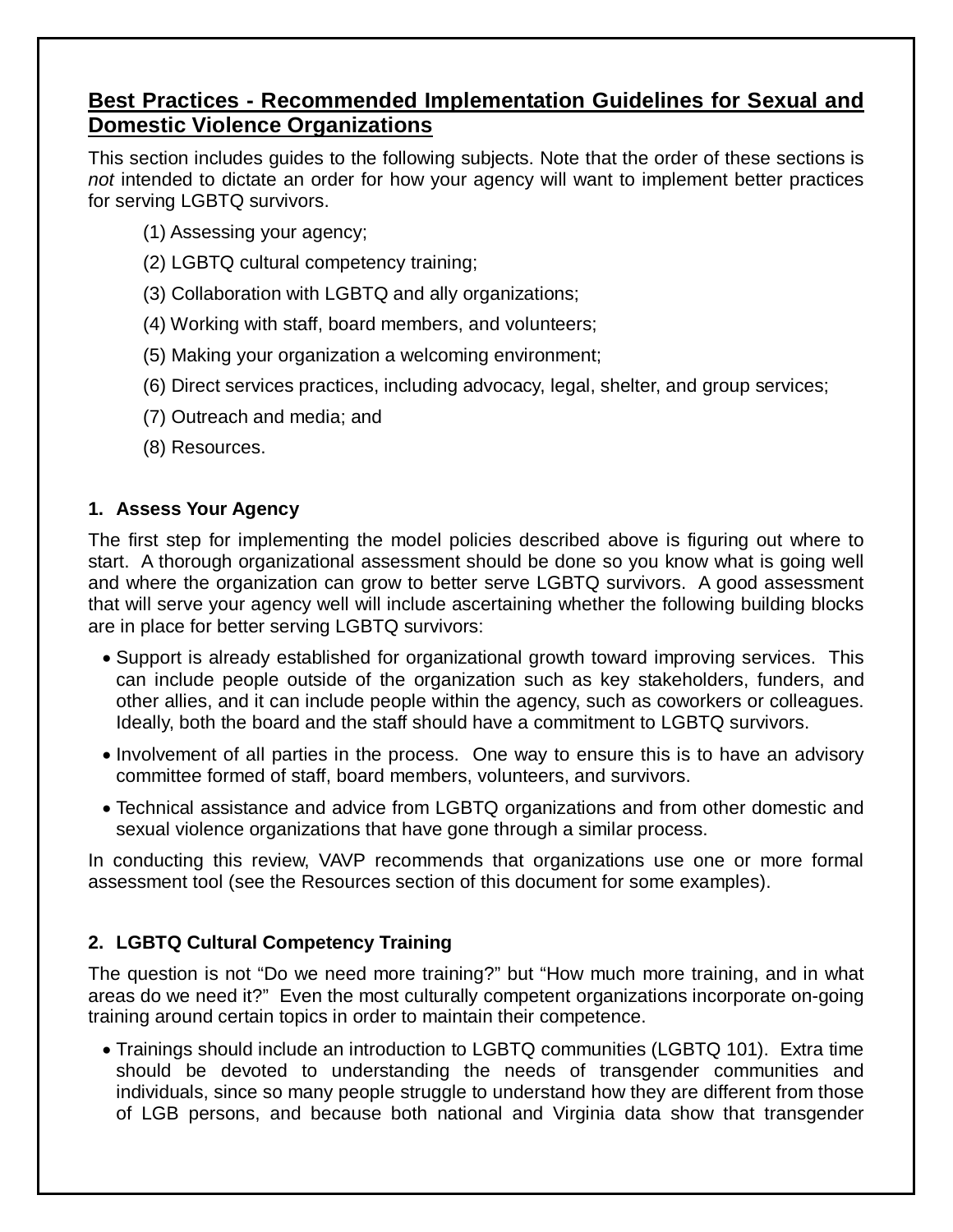individuals are especially impacted by violence of all kinds.

- Training must also be conducted on the specific issues of LGBTQ partner abuse and the ways that this ties into other forms of violence experienced by LGBTQ persons.
- Agencies should provide screening training. Screening is the process by which DV providers determine which partner is the abuser and which is the survivor in an abusive relationship.
- Because of the powerful links between oppression and violence, anti-oppression training should be an integral part of any sexual or domestic violence service agency's regular staff development curricula. It is important to provide staff and volunteers the vocabulary, conceptual structure, and tools to address situations that arise around issues of oppression within the organization, whether the oppression is related to gender identity and/or sexual orientation, racial identity, class identity, religious identity or another identity.
- Screening, LGBTQ 101, and LGBTQ partner abuse training topics should be covered in new staff and volunteer training. This ensures that (a) new personnel begin with a basic understanding of these areas of knowledge and (b) sends the message that your organization is inclusive of LGBTQ people.

## **3. Collaborate with LGBTQ and Ally Organizations**

Becoming truly LGBTQ inclusive is a demanding, and rewarding, process that requires input from knowledgeable sources. Collaborating early in the process with an organization that has expertise in LGBTQ violence issues is strongly recommended. VAVP can offer tailored technical assistance to organizations in this process. Seeking out and building partnerships with LGBTQ and ally organizations can offer important benefits to sexual and domestic violence organizations:

- Ongoing technical assistance, as noted above, can provide valuable support and address challenges and pitfalls.
- Strong connections to LGBTQ community organizations can be a source of support for you in figuring out how to best serve the needs of survivors.
- Networking with LGBTQ and ally service providers can help you stay informed about other services available for LGBTQ clients.
- Maintaining awareness of current issues relevant to LGBTQ communities, such as legislation that may impact LGBTQ survivors' access to services, can help you understand the social and legal framework that survivors must navigate.
- Good relationships with LGBTQ and ally organizations are a way to create accountability to those communities. These connections can give you the opportunity to find out what LGBTQ providers have heard from survivors about your services and your reputation in LGBTQ communities. LGBTQ providers might be able to offer suggestions for changes you could make to improve accessibility to community members.

## **4. Working with Staff, Board Members, and Volunteers**

LGBTQ people who work and volunteer in domestic and sexual violence organizations must feel safe to be out in that environment, or they will not be able to contribute to making the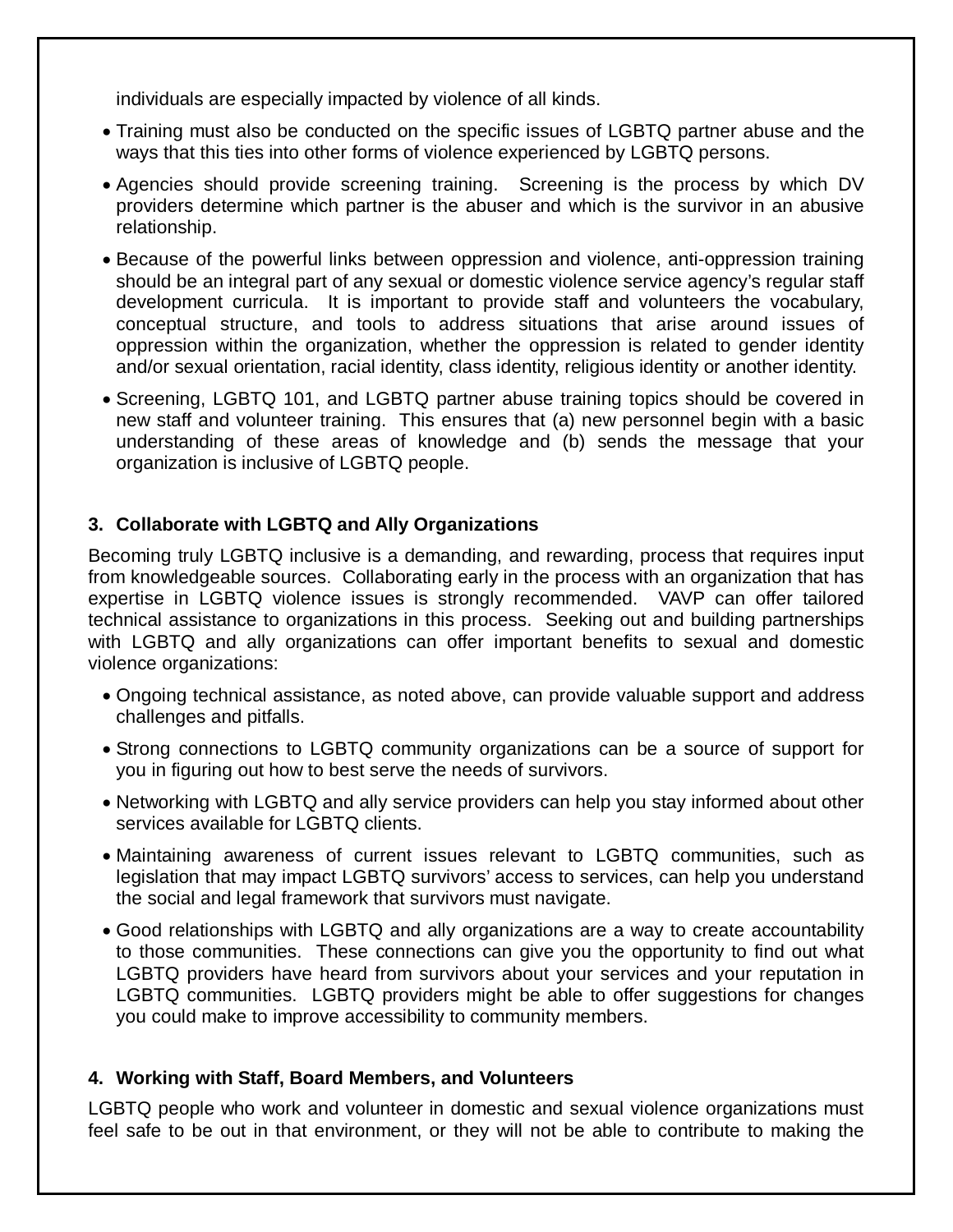organization accessible to LGBTQ survivors.

- The employee handbook and organizational policies should contain anti-discrimination policies that include gender identity, gender expression, and sexual orientation, and marital status, along with other protected classes. Further, they should be paired with carefully outlined procedures for reporting discrimination and harassment.
- Standard procedures for hiring should include advertising positions in LGBTQ publications, message boards, and listservs. Job listings should always clearly state that LGBTQ persons are encouraged to apply. During interviews, prospective employees should be made aware that your organization works with LGBTQ survivors. Assess whether applicants are comfortable with these sections of the agency's mission and policies before making hiring decisions.
- Agencies should protect survivors they work with as well as survivors on staff through a policy of screening all volunteers, employees, and board members during their interview and application process. In addition to this it is important to have a procedure in place to describe how your organization will respond if a staff member or volunteer is being abusive in the workplace or if allegations of abuse are brought to the agency.
- Along the same lines, policies addressing how staff should be supported when they report they are experiencing abuse outside the workplace can include strategies for offering support, planning around safety, and allowing for time off if needed. Policies should include that employees who are survivors should not be coerced to leave their relationships in order to keep their jobs.
- To be fully welcoming to all employees, organizations should have (1) written procedures for accommodating transgender health-related concerns, including gender transition in the event that an employee transitions from one gender to another and (2) domestic partnerinclusive employee benefits, including health insurance and family leave policies.
- Policy and procedure manuals should be easily accessible to all staff and volunteers, and executive staff should be ready to respond to questions regarding policies and procedures.

## **5. Making Your Organization a Welcoming Environment**

- Create and maintain a comprehensive list of local resources for LGBTQ people. Include shelters, medical programs, support groups, legal assistance, hotlines, and any other resources that are LGBTQ specific. Since not all LGBTQ resources are fully transinclusive, be sure to include some trans-specific resources. You can start by pulling from the VAVP Resource and Referral Guide. Be sure to keep the list updated and listen to survivors' feedback about which programs work well and which do not.
- Implement a screening process for all those accessing services to determine whether they are a survivor or abuser. This can be an opportunity to build your relationship with the survivor, and help to keep them and the rest of your clients safe. Detailed information about how to implement screening in your organization can be provided by VAVP.
- Agency anti-discrimination and anti-harassment policies must be explicit and be made available to both employees and survivors. Survivors should receive this information in their handbook and during their intake into the program, so that they are receiving it both orally and in written form. Information should similarly be available about how and where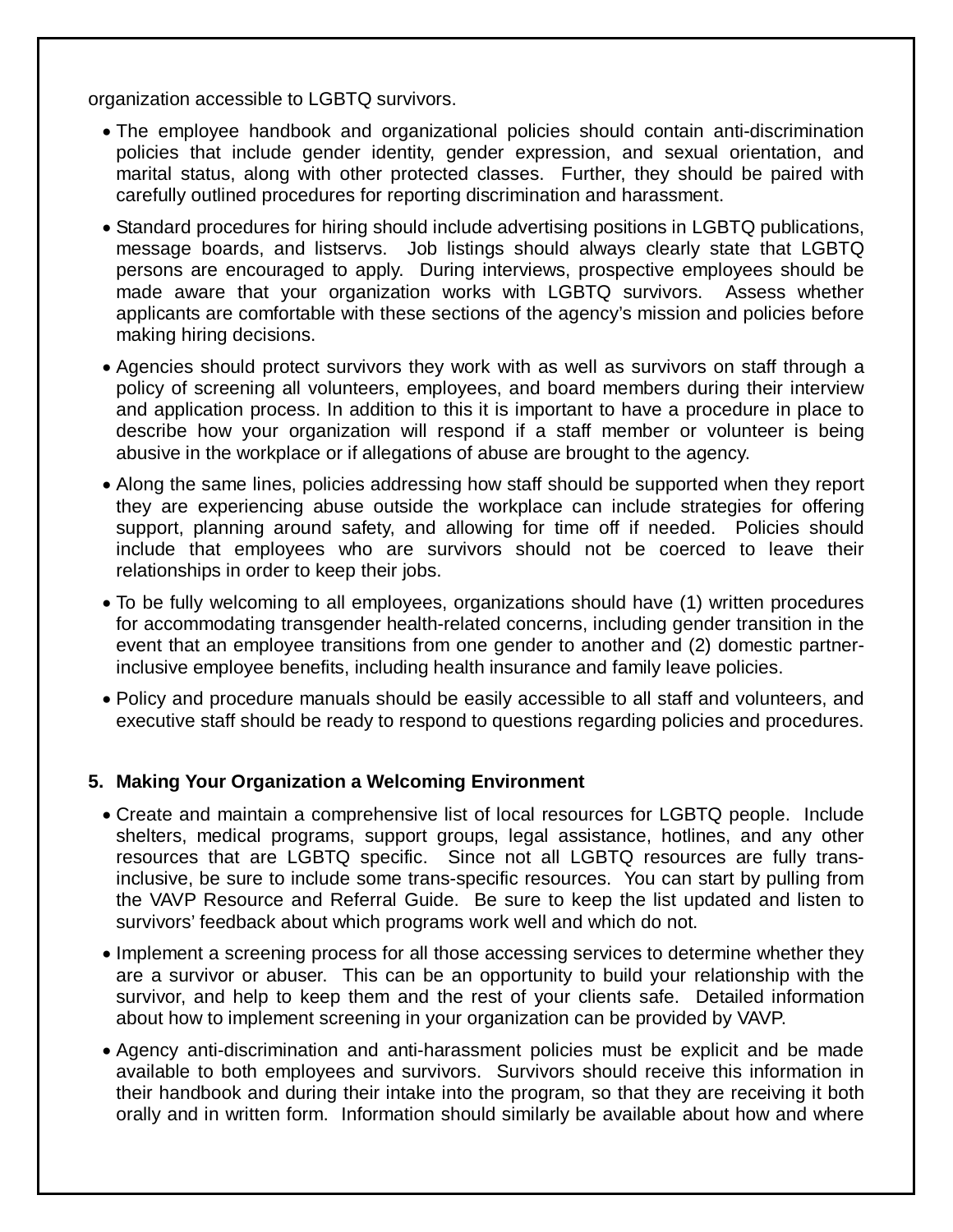to file a grievance.

- In order to be effective, program staff must act quickly and fairly to implement policies around discrimination and harassment when an incident occurs.
- Forms must be modified to be inclusive of all genders, as the simple choice of male or female does not work for many people. There are a number of options around how to modify forms to be inclusive of transgender and gender non-conforming people. One such option is to have two questions:

Question One: "Sex assigned at birth:  $\Box$  female,  $\Box$  male"

Question Two: "Current gender identity (check all that apply):  $\Box$  woman,  $\Box$  man,  $\Box$  MTF transgender,  $\Box$  FTM transgender,  $\Box$  genderqueer,  $\Box$  other:  $\Box$  undisclosed".

- If your organization requires photo identification, then consider having a space for a survivor's preferred name along with their legal name. This helps trans people feel more welcome as well as many other people who go by a nickname rather than their legal name.
- Bathrooms must be safe and accessible for transgender and gender non-conforming people. There are many ways to accomplish this. One is to provide single-stall bathrooms. If your program is in a building that has single-stall bathrooms, but not on your floor, you can post a sign next to the gendered bathrooms that indicates where single-stall bathrooms are located in the building. There are other options as well!
- Make LGBTQ books, resources, and pamphlets available to survivors. Keep LGBTQ magazines, newspapers, and service-related brochures in your waiting area. If you have a lending library, ensure that books and movies with LGBTQ topics and/or characters are included in the collection.
- Display LGBTQ-inclusive posters and images in your office or shelter. There are lots of organizations that will send you posters for free or who have posters available online for free download.

### **6. Direct Service Practices:**

### **Advocacy**

Being an effective advocate for LGBTQ survivors requires competency in working with LGBTQ communities. Following are ways that advocates and others working in direct service positions can work with survivors in a respectful way.

- Use gender-inclusive language in all levels of your work, including on the phone, in person, in your forms, and when talking about the survivor and the abuser. This shows respect for LGBTQ persons. Conversely, using the wrong term to describe the sexuality or gender of a survivor or their partner can make that person feel unsafe, invisible, and unwelcome. Another way to be respectful is to mirror the language that people use for themselves.
- Consider whether you really need to know how someone identifies their gender. If you are not filling out a form, it may not come up. It may be more functional to simply ask what pronoun the person prefers.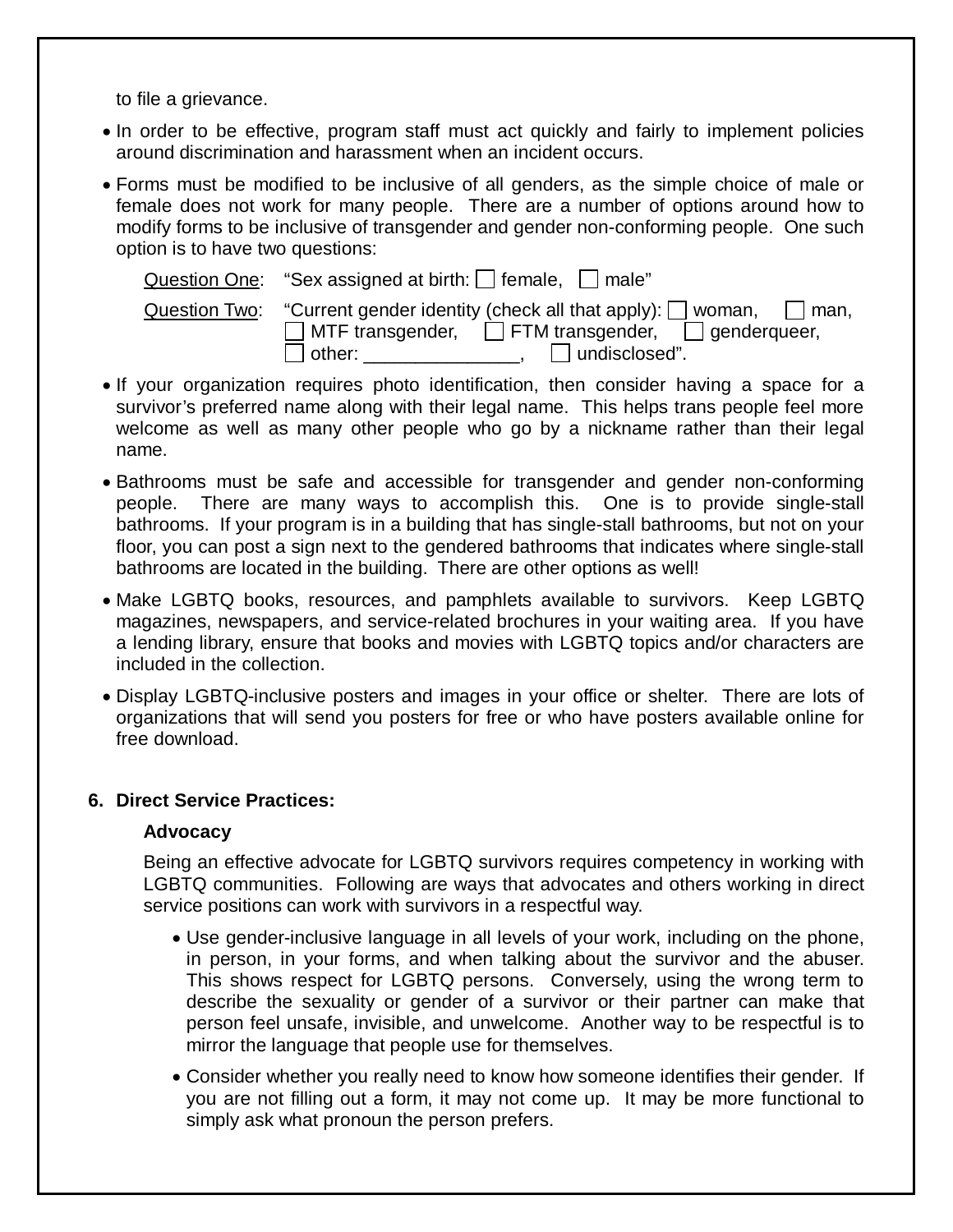- Be a shield against homophobia, biphobia, transphobia, and heterosexism. Know how systems such as social services and the courts are affected by these biases. Consider making initial advocacy calls to other providers on behalf of the survivor in order to serve as a buffer against homophobia, biphobia, transphobia, and heterosexism and determine how LGBTQ-inclusive a program is. Before making each call, it is important to check with the survivor about how they would like you to address discriminatory comments.
- Help LGBTQ survivors by preparing them to deal with providers who may have biases. Give them an idea of which programs work better with LGBTQ individuals and which do not. Be available to survivors in case they want your help in educating providers about their issues as LGBTQ persons, or if they need your support in dealing with a homophobic, biphobic, transphobic, or heterosexist situation that arises while interacting with a provider.
- Interrupt and confront homophobia, biphobia, transphobia, and heterosexism. When these kinds of remarks or situations go unaddressed, LGBTQ people and their allies can feel hurt, humiliated, angry, embarrassed, or threatened. Additionally, the person making the remark or creating the situation gets the message that it is acceptable to behave in this way. These problematic comments and actions should be interrupted whether they are coming from survivors, from coworkers, or from other providers

### **Safety Planning: Special Considerations for LGBTQ Persons**

- LGBTQ survivors and their abusive partners may share the same small communities, thus requiring very careful safety planning. Do the survivor and abuser have friends in common? If yes, then advocates should help the survivor consider which friends will be likely to keep information confidential and avoid placing the survivor in danger. Similarly, careful planning should be done when a survivor is planning to enter LGBTQ community spaces or when accessing LGBTQ services.
- LGBTQ survivors must take homophobia, biphobia, and transphobia into account when deciding whether or not to access medical or mental health services, public benefits, law enforcement, or the courts. The history of police brutality and other negative interactions between LGBTQ people and service providers make it important to listen to survivors' feelings and concerns during safety planning.
- Homophobia, biphobia, and transphobia can also mean that a LGBTQ survivor either does not have support from family members, their faith community, healthcare providers, and others, or that they legitimately fear losing support if they are outed to these people. This means the survivor may have fewer resources and require extra safety planning around getting needed emotional support.

### **Legal**

• Screening to determine whether you are talking to the survivor or the abuser in a domestic violence situation is extremely important when referring someone to an attorney or when providing legal advocacy. Limited legal resources available to LGBTQ survivors and attorney-client privilege mandates that once lawyers are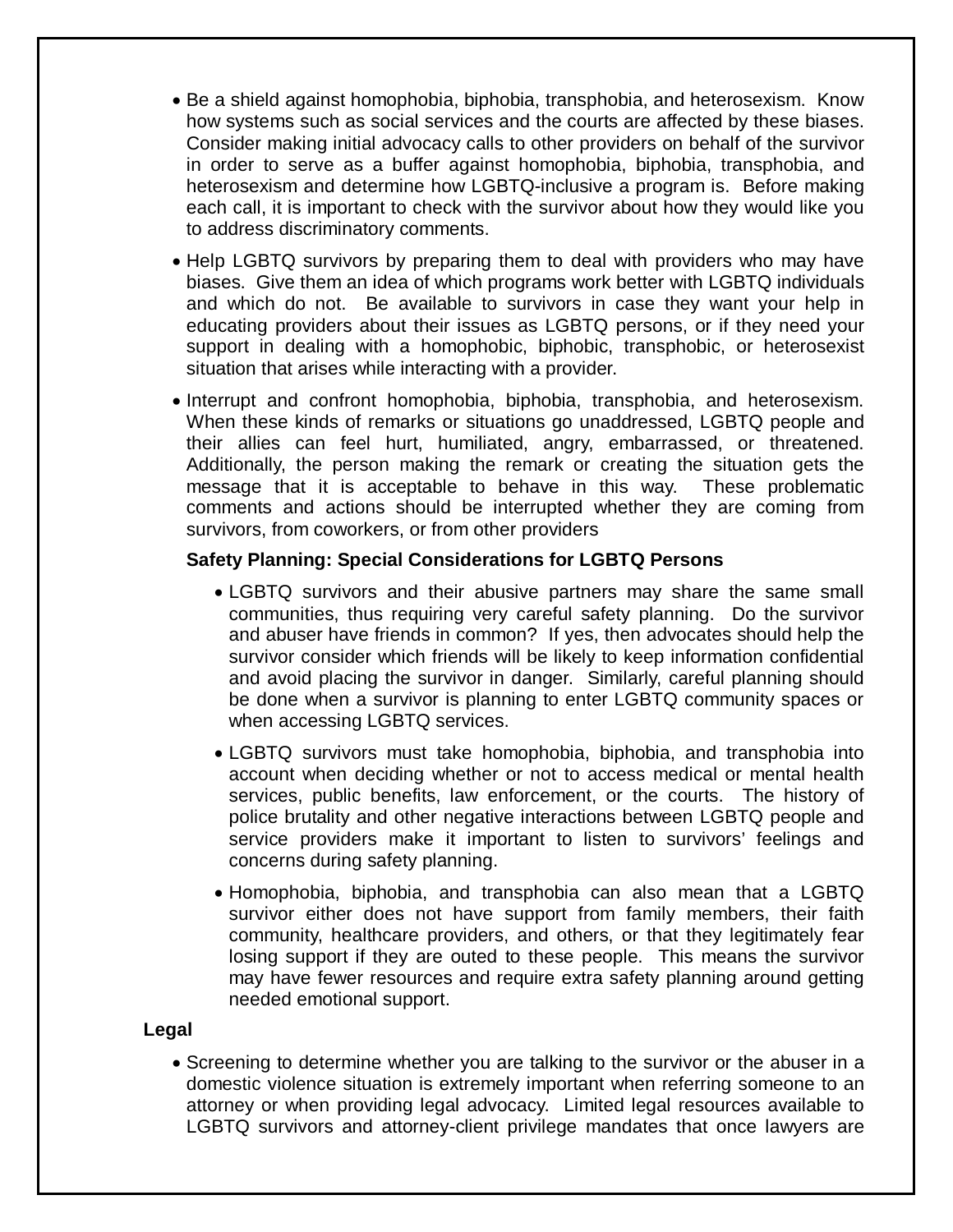working with one partner, they are then barred from working with the other.

• Protective orders are a resource in to LGBTQ survivors in Virginia, but may be difficult to attain in some parts of the state depending on the jurisdiction. Legal advocacy and court accompaniment can be extremely helpful means of support. Further, a domestic violence organization can write a letter of support stating that they believe the individual is a survivor of domestic violence or stalking; they can corroborate the survivor's story as well as educate the judge.

#### **Shelter**

- LGBTQ survivors should be offered sleeping arrangements according to their selfidentified gender and/or their safety needs. For transgender survivors, this must not be determined for them, nor should it be dependant upon physical appearance or what surgeries they have had. During intake, a shelter staff should talk to the LGBTQ survivor about their safety concerns and privacy needs. Concerns of the survivor can be addressed by providing a bed or room that is closer to the night staff. Staff can offer LGBTQ survivors a single room, but should not require it.
- Keep private information confidential, such as medical information or a client's identification as LGBTQ. This minimizes the risk of discrimination and violence. Transgender status is personal health information and is not the concern of other people. Staff may not ask for medical specifics of a transgender client's transition outside of what is asked of all clients (i.e. medications that are to be kept at the administration counter, specific physical and mental health needs, etc.).
- Donations for transgender women should include razors and larger sized women's clothing. Depriving trans women the ability to shave can put them at risk for harassment and make them uncomfortable about their appearance. Resources should include transgender specific services and programs that take transgender women.
- Donations for gay, bisexual, and transgender men should include genderappropriate clothing and toiletry items. Resources should include services and programs that take men as well as some that are specifically for men and/or transgender persons.
- Transgender clients who use hormones must be able to access them while at the shelter. Staff will treat this medication in the same manner as all other medication. If the client does not have a prescription, shelter staff will refer them to appropriate services.
- Staff should be aware of and respect the name and pronouns ("he," "she," "ze," or other pronouns of the client's choosing) the client would like staff to use, regardless of legal documentation. Staff should explain to clients the necessity of a legal name being used on forms, with chosen names used by staff and other clients appropriately.
- Ensure safe bathroom and shower options. Staff should discuss the facility's shower and bathroom accommodations with a survivor upon intake. Transgender people should be welcome to use bathrooms and showers that correspond to their self-identified gender or the facilities that feel safest for them. Often this can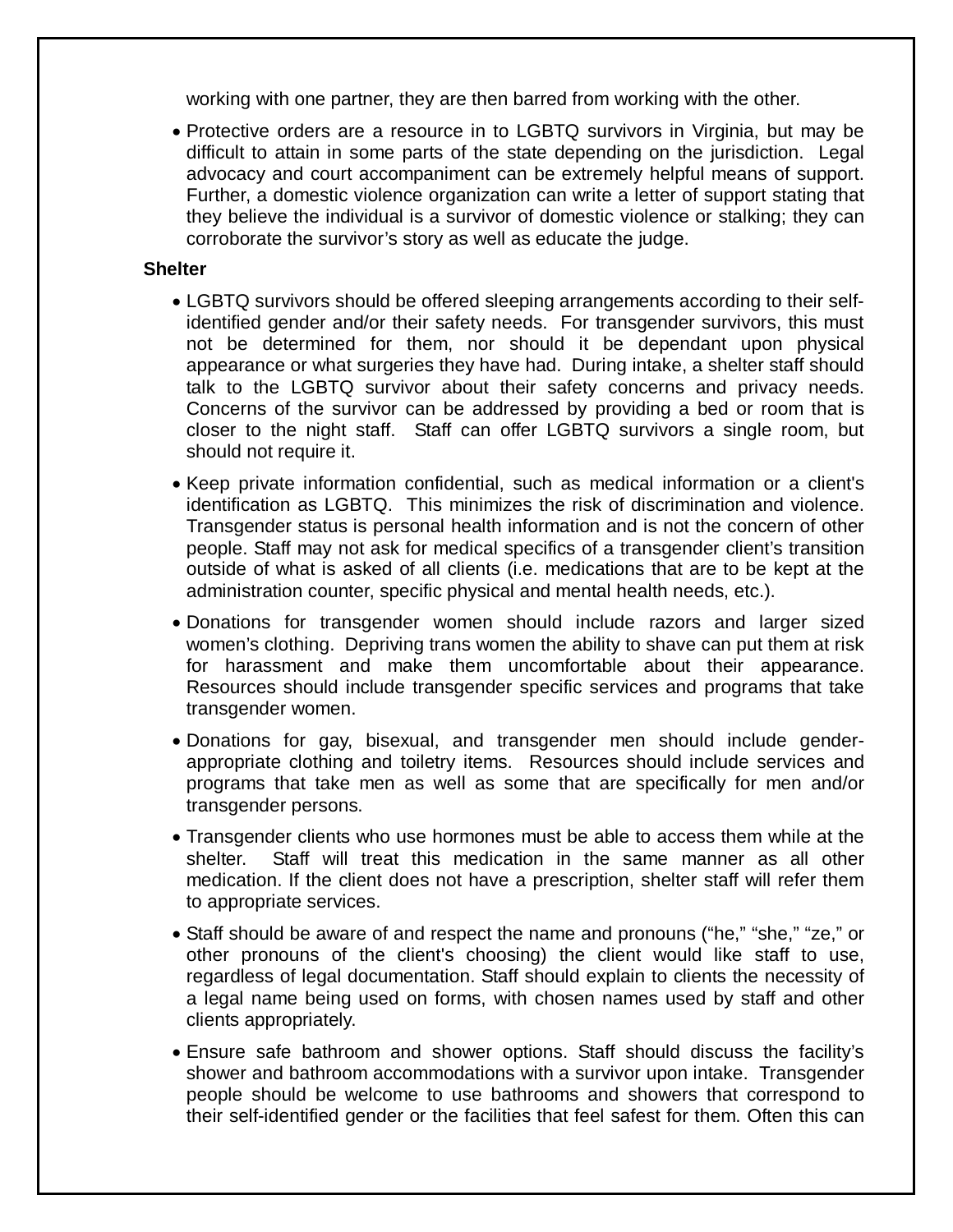include private shower times. However, clients should not be forced to use private bathrooms and shower spaces. Other people's discomfort is not a valid reason to deny a transgender person access to facilities.

#### **Group Services**

- Support groups for LGBTQ survivors should be held at confidential times and locations. Confidentiality is particularly important because LGBTQ communities are so much smaller, so the time and location of a support group are more likely to become known to an unsuspecting friend or community member who could pass that information to one of the participant's abusive partner.
- Drop-in groups are not suggested since in LGBTQ relationships, it is much more likely that the abuser will be the same gender as the survivor, so if a same-gender abuser shows up, the facilitator will not immediately be suspicious as they might if a man shows up to a straight group for women. The location and time of a group should therefore be given out on a need-to-know basis.
- Screening is essential to provide safe LGBTQ inclusive support groups. Since LGBTQ abusers can easily pose as survivors and access support groups, they can be a real safety problem for both the survivor and the other participants and facilitators.
- Support group guidelines should have clear and strict boundaries about confidentiality. Guidelines should also include your organization's antidiscrimination policies around race, class, gender, gender identity, sexuality, ethnicity, religion, age, disability, etc. Oppressive or offensive comments or actions in the group setting should be dealt with as soon as possible, and preferably within the group. This sends the message that this is unacceptable and supports members of the group who may have been hurt by the comments or actions.
- Consider the accessibility of your group very carefully. Since sexual and domestic violence services are so scarce for LGBTQ survivors, your group should try to accommodate as many LGBTQ survivors as possible. Accessibility is not just about whether those in wheelchairs can get in. Consider also how you might accommodate deaf persons, those who speak Spanish or other languages besides English, survivors who need childcare, accessibility to mass transit, and parking availability.
- Determine whether you will have mixed-gender groups. Many SDV advocates are uncomfortable with this idea, but organizations where this has been implemented have found them to be very successful, noting that there is amazing power in seeing people of all genders who have experienced partner abuse, sharing similar experiences. Some organizations choose to have one group that is inclusive of all genders and another that is for women only. Women can then decide which group they would prefer to join. Women-only groups must still be inclusive of transgender women and if there are men-only groups, those groups should be inclusive of transgender men. Consider, in deciding what kinds of groups you will offer, that you may only have one man accessing services at a time, and if he is not allowed to join the women's support group, he will not be able to join a group at all.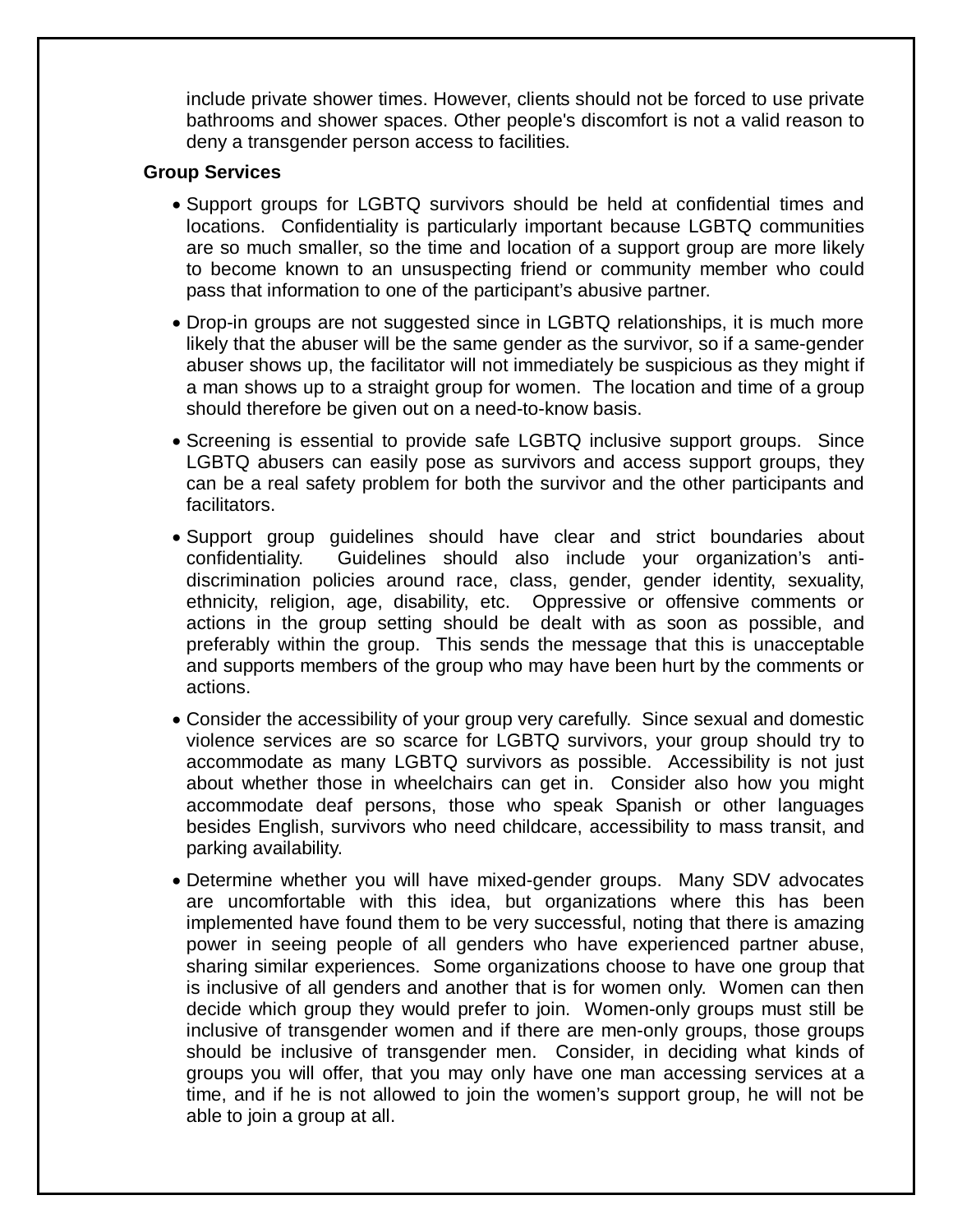### **7. Outreach and Media**

Consider your organization's public face through the following:

- Revisit your organization's mission and name. Most sexual and domestic violence programs in Virginia have mission statements that are specific to women and their children. This will ensure that many LGBTQ people, especially gay, bisexual, and transgender men, believe that those services are not available to them. For some programs it may be easy to change language of "women and children" to "individuals and families". Others may face more difficult challenges because their name is centered on women.
- Re-examine your agency's philosophical approach to violence. While there is value in feminist analysis of sexism as the root of cause of domestic violence and rape, that explanation is insufficient when trying to explain why women assault other women or why men abuse their male partners. Rather than trying to say that these situations are anomalies or forcing them to fit the sexism model, many organizations have expanded their model to fit all instances of sexual and domestic violence. In this approach to violence, Virginia Anti-Violence Project sees oppression as the root cause of all violence, with sexism being one branch of that root. Oppression includes sexism, racism, homophobia, biphobia, transphobia, heterosexism, ableism, classism, etc. Each form of oppression gives privileged group power at the expense of another.
- List LGBTQ survivors as people you serve on all press releases, brochures, annual reports, web pages, social networking sites, and other publications. Make sure that language in all publications is gender-inclusive. Incorporate stories about LGBTQ survivors and LGBTQ issues into your publications, your outreach, your prevention work, and your trainings.
- Respond to LGBTQ sexual and domestic violence in the media in the same way that your organization responds to all other domestic and sexual violence stories in the media: by dispelling stereotypes, providing information, and letting people know about your services.
- Get the word out to LGBTQ communities in your service area that you exist and are welcoming to LGBTQ people. Advertise in LGBTQ media sources and make sure that LGBTQ service providers know that you work with LGBTQ survivors.
- Attend LGBTQ events. In addition to Pride events and marches, LGBTQ community events can include theater performances, queer softball leagues, dance classes, parenting groups, and a multitude of other activities. Your organization could participate by flyering at these events or working an outreach table, by co-sponsoring an event, volunteering to help out, offering meeting space, or helping with publicity.
- Participate in LGBTQ campaigns and causes. Your organization can support campaigns around legislation and governmental policy change, such as the Virginia State Employment Non-Discrimination Act, by writing press statements to the media, joining coalitions, attending rallies and hearings, or by signing petitions about relevant LGBTQ causes.